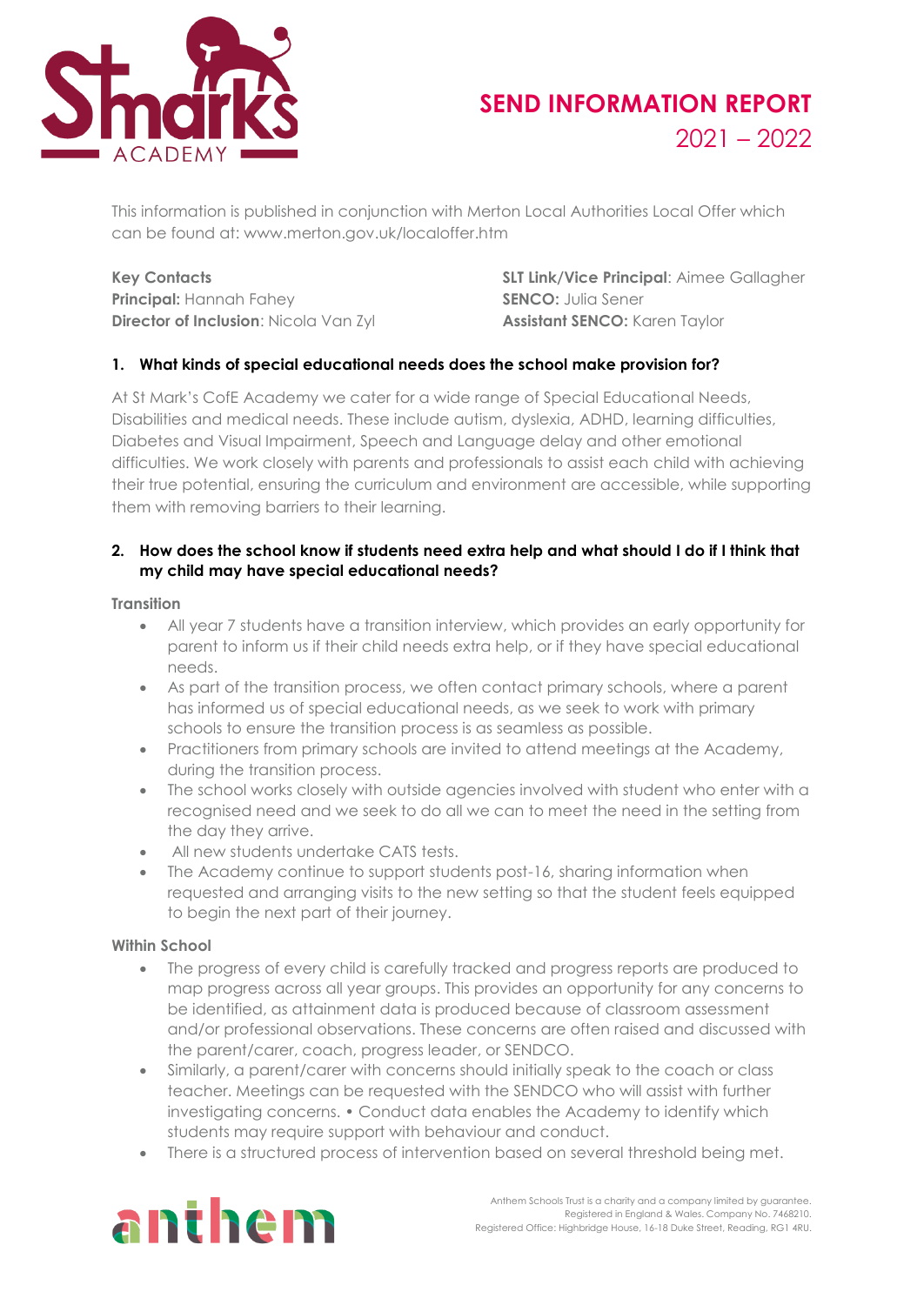- All interventions are rigorous monitored with regular parental contact, to review impact and progress. Transferring to the Academy from another secondary (midyear)
- Merton Admissions provided the Academy with transfer applications and Pupil Information Form (PIF) completed by the current/previous school – providing assessment information, support needs and reasons for the transfer.
- Pre-admission meetings are conducted by the Inclusion Team with all new students and their family to prepare them for transition and determine any support needs.
- All new students transferring to the Academy attend an induction day prior to their date of admission to further assist the Academy in planning for their individual needs appropriately.
- Detailed student profiles are sent out to all teaching staff prior to new students starting – providing key information about skills, difficulties and support needs.
- Buddies from the same year group are assigned to new students to support with their orientation around the school (or buddies with same language assigned for translation support where no English is spoken by new student)
- EAL students join appropriately levelled support class upon admission to enable them to develop their language skills.
- EAL teaching assistants provide in class support for those with no English.
- SEND students join appropriate intervention/support programmes where necessary

# **Transferring from the Academy to a new school**

- The Academy completes a Pupil Information Form (PIF) to provide key information to the new school
- SEND and main school files are transferred to receiving school.
- Transition meetings are held with the new school and family where necessary Preparing students for further education or employment
- Teaching staff work closely with students to assist in making choices about applying for 6th form.
- A Careers Advisor is based in the Academy once a week to meet with students in Key Stage 4 to assist in planning for next steps beyond the Academy.
- Merton's My Futures team work closely with key students in Key Stage 4 who are at risk of becoming NEET (Not in Education, Employment or Training) through regular mentoring sessions.

## **3. How are the school's resources allocated and matched to child/young person's special educational needs?**

- Allocation of resources to support students' needs
- Decisions about provision for students with SEND are made by the Director of Inclusion/SENDCO in collaboration with the Inclusion Team and SLT. This is based on information/assessments provided by teaching staff and/or external agencies.
- A high level of support is provided to students in Year 7 to support with transition and ensure that key skills are developed appropriately. All students' literacy skills are tested in September – those falling below a certain level are targeted for literacy support through the Inclusion Department.
- Students exhibiting behavioural and/or communication difficulties may be targeted for Speech and Language support or other Nurture Groups.
- Students at risk of exclusion may be referred to the Academy's Inclusion Panel following which a period of timed intervention may be put into place.
- Pupil premium has been used to fund a number of services within the Academy, including: tuition services for students underachieving in core subjects and various other trips and events.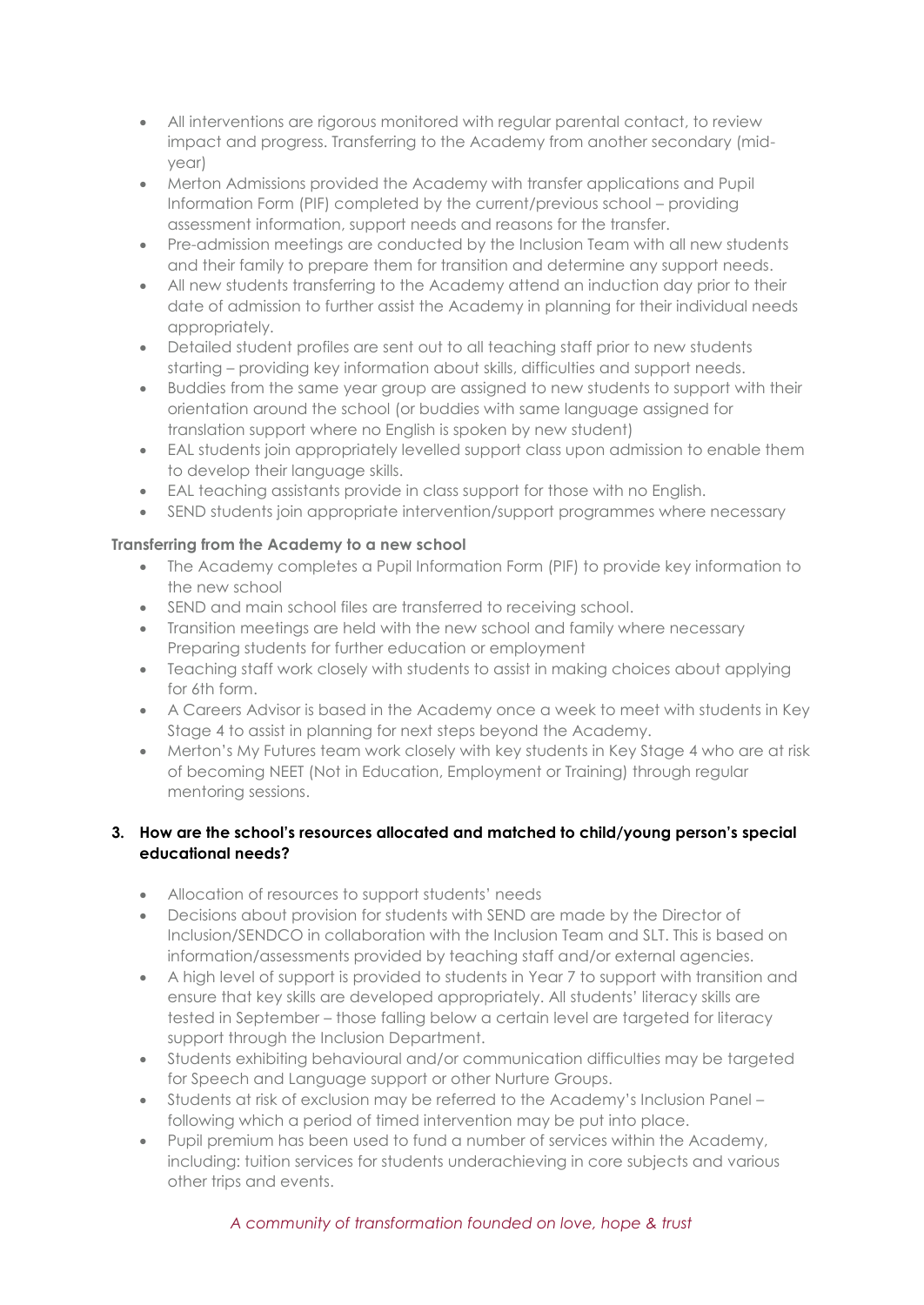• Students with an Education, Health and Care Plan will have a careful programme of support that is planned around the identified needs and difficulties. This provision is reviewed on a regular basis to ensure it remains effective and appropriate.

# **Students requiring a high level of support**

- Students who are struggling to engage successfully with a mainstream curriculum may be referred to the Director of Inclusion. Recommendations may include a period of support through the Inclusion Department, an assessment with an external agency or a period of timed intervention outside of the mainstream lessons (within the Academy).
- Where the needs of a student exceed the available resources, an application for an Education, Health and Care Plan may be made with the student's local borough. Parents/Carers will be informed if this is required.
- Annual/interim review process for students with a Statement/Educational, Health and Care Plan can address any funding issues.

# **4. a) How does the school evaluate the effectiveness of its provision for students with special educational needs?**

- The development and use of IEPs assist with reviewing and monitoring progress.
- A half-termly SEND report is produced to monitor the progress, achievements and overall well-being of every child.
- In addition to this the SENDCO will liaise with the progress leader and coach to monitor the progress of children with Special Educational Needs and Disabilities.
- All interventions are carefully tracked and monitored to ensure that they are having the required positive impact.
- Attainment reports that are provided to governors, includes data of SEND students
- A yearly, SEND audit, provides a quality assurance process to help with evaluating effectiveness of our provision.

# **b) How will both the school and I know how my child is doing and how will the school help me to support their learning?**

- All students have ambitious yet achievable targets in all areas of their learning, their progress is reviewed internal on a regular basis.
- Parent/carers are provided with a progress check style report.
- Parents evenings provide an opportunity for teachers to share information with families.
- There are reviews each term but the SENDCO is happy to talk to any parent about their child and additional meetings can be arranged at mutual convenience.
- Parent/carer events hosted by the SEND team

## **c) What is the school's approach to teaching students with special educational needs?**

- As a school we believe in quality first teaching and have a rigorous observation process and professional development program to support teachers to meet the needs of all students.
- Our curriculum is broad, balanced and inclusive, so all children are given the opportunity to reach their potential and see themselves as learners.
- Many students have the support of Teaching Assistant in whole class situations, small groups or one to one work.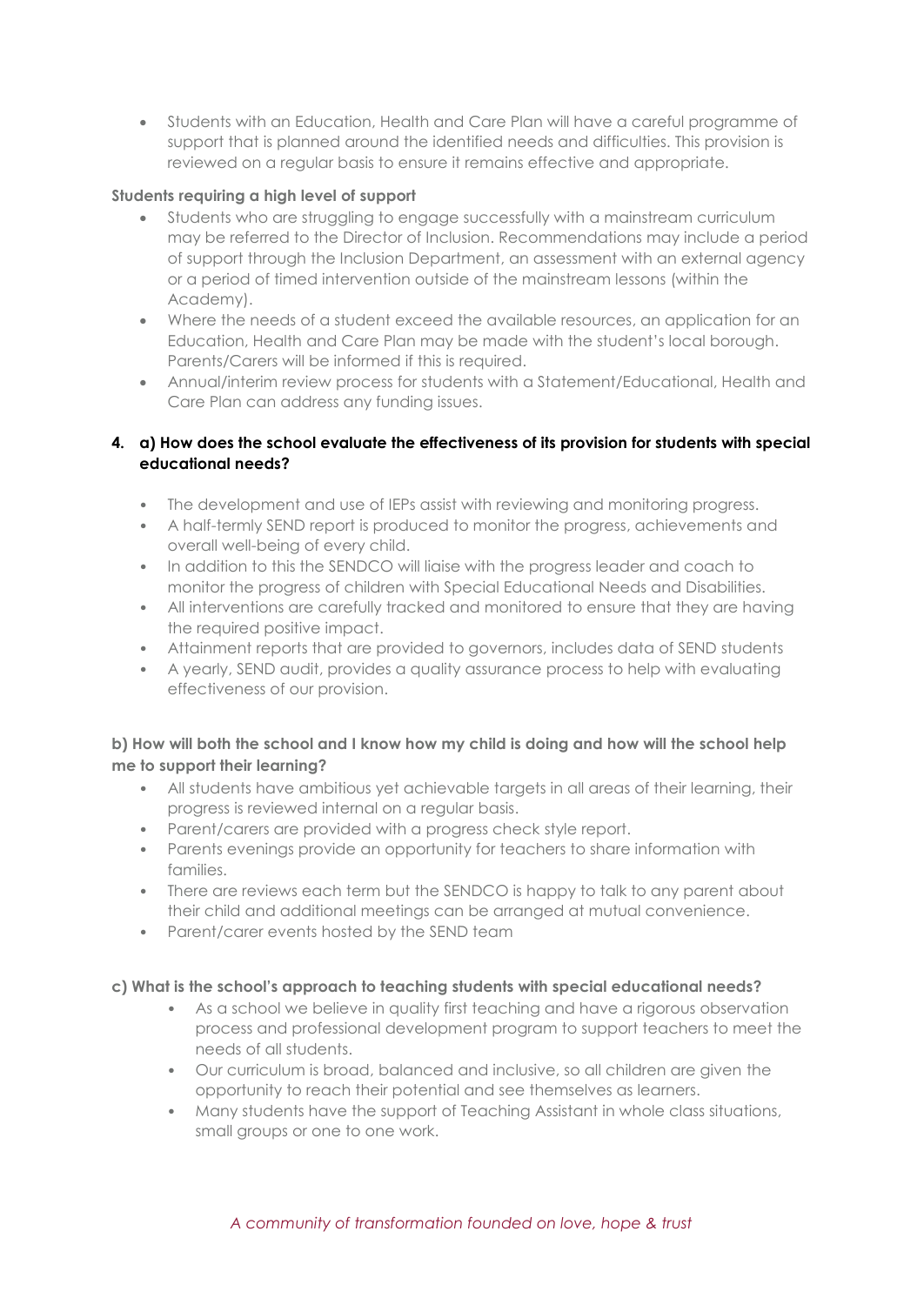- Specialist resources are provided when requested by specialists and training undertaken by staff. There is assisted communication along with adjusted materials for children who need it.
- Depending on the complexity of the need, outside support and expertise is sought from external agencies available to the SENDCO.
- Parents and carers are always consulted about all choices that are made concerning their child.
- Appropriate interventions are put into place for any child, with or without special educational needs, who are not making expected progress.
- We support students with special educational needs and disabilities by providing specifically prepared learning materials and the use of appropriate ICT equipment.
- Progress Academy provides intensive support for extended periods, which may involve withdrawing students from some or all of their lesson for a set period of time.
- Mentoring support is also offered for students e.g. to work on behavioural and emotional strategies

# **d) How will the curriculum and learning be matched to my child's needs?**

- Every teacher is responsible for the learning in their classroom; the delivery of the curriculum is differentiated to cater for the varying abilities and learning styles of the children in the class.
- The approach to teaching children with special educational needs and disabilities listed above is employed when the needs of a child is outside the regular parameters seen within a class.

# **e) How are decisions made about the type and amount of support my child will receive?**

- All decisions about the type and amount of support that children receive will be an ongoing collaboration between the child, parent, teachers, SENDCO, outside agencies, Senior Leadership Team, Principal and Governors.
- Working closely with parents and professionals we will always seek to teach every child so they can achieve his or her best; the type and level of support remains fluid depending on the specific needs of the child at any particular time.
- If the needs and required provision meets the criteria for additional funding from an outside source then a bid for that funding will be written by the SENDCO to further aid the support for that individual child.

# **f) How will my child be included in activities outside the classroom, including school trips?**

- All children are included in school activities and trips.
- Where children have additional needs there will be child specific risk assessments completed and adequate support where appropriate will be put in place to ensure a safe and successful trip for all.

## **g) What support will there be for my child's overall well-being?**

- The Academy's Student Well-being Coordinator works to identify the well-being needs of students • Students are encouraged to discuss any issues they have, whether educational or social, with their teachers, coach, student support officer, progress leader, subject teachers or another adult.
- The school provide a counselling service that can be access by all students, with additional referrals made to CAMHS if required.
- The School Nurse provides a weekly drop-in service for students who might need some extra emotional support.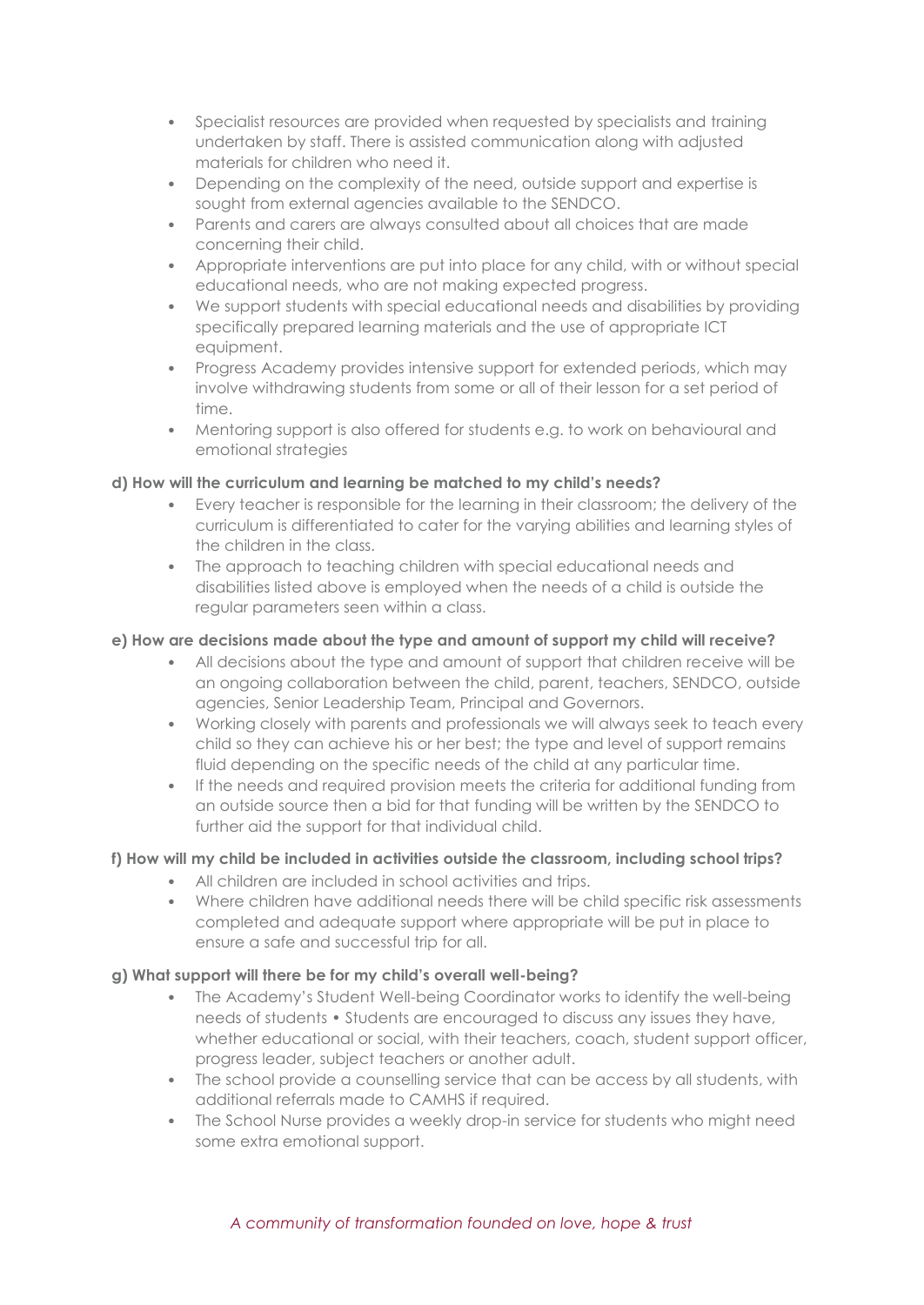## **5. a) What training have staff supporting special educational needs had and what is planned?**

- The SENDCO receives training from various local and national providers on a wide range of conditions such as Autism, Dyslexia etc.
- CPD is offered to all staff or individual coaching is provided if the need arises.
- The SENDCO, teachers, Teaching Assistants, other staff and governors also access training to learn how to support children with specific needs such as diabetes.

## **b) What specialist services and expertise are available or accessed by the school?**

- The services of an educational psychologist are employed to assist with assessments and to support staff and parents.
- If, once the progress of a child has been monitored and strategies discussed with parents, it is considered that additional expertise is desirable then these outside specialist services can be accessed by the SENDCO.
- The school has access to a wide field of additional services e.g. visual and hearing support, occupational therapist, school nurse and the educational psychologist
- The Academy has specialist HLTAs who have been trained in speech and language support, emotional literacy support, behaviour, emotional and social disorder specialists.

## **6. How will equipment and facilities to support students with special educational needs be secured? How accessible is the school?**

- The school provides any appropriate equipment and facilities that a child with special educational needs or disability may need.
- This equipment will have been identified by an outside agency as required by the child in order for them to best access their learning.

## **7. What are the arrangements for consulting parents of students with special educational needs? How will I be involved in the education of my child?**

- Parents are encouraged to speak to coaches or progress leaders, if they have any questions or concerns; these meetings can be informal or arranged.
- In addition to the parent evenings additional meetings are held to discuss targets and achievements with the SENDCO for students with complex needs.
- Parents can make an appointment to see the SENDCO by emailing the above email address. For a child to reach his or her potential it is important for the parent to be fully involved.

## **8. 8. What are the arrangements for involving young people in SEND in making decisions about their education?**

- Students are involved with their target setting.
- Students are involved in developing a one page summary of their needs for members of staff
- In order to encourage motivation in the child, teachers ensure that they get to know the child so they can tailor the provision in school to meet their learning style and interests.